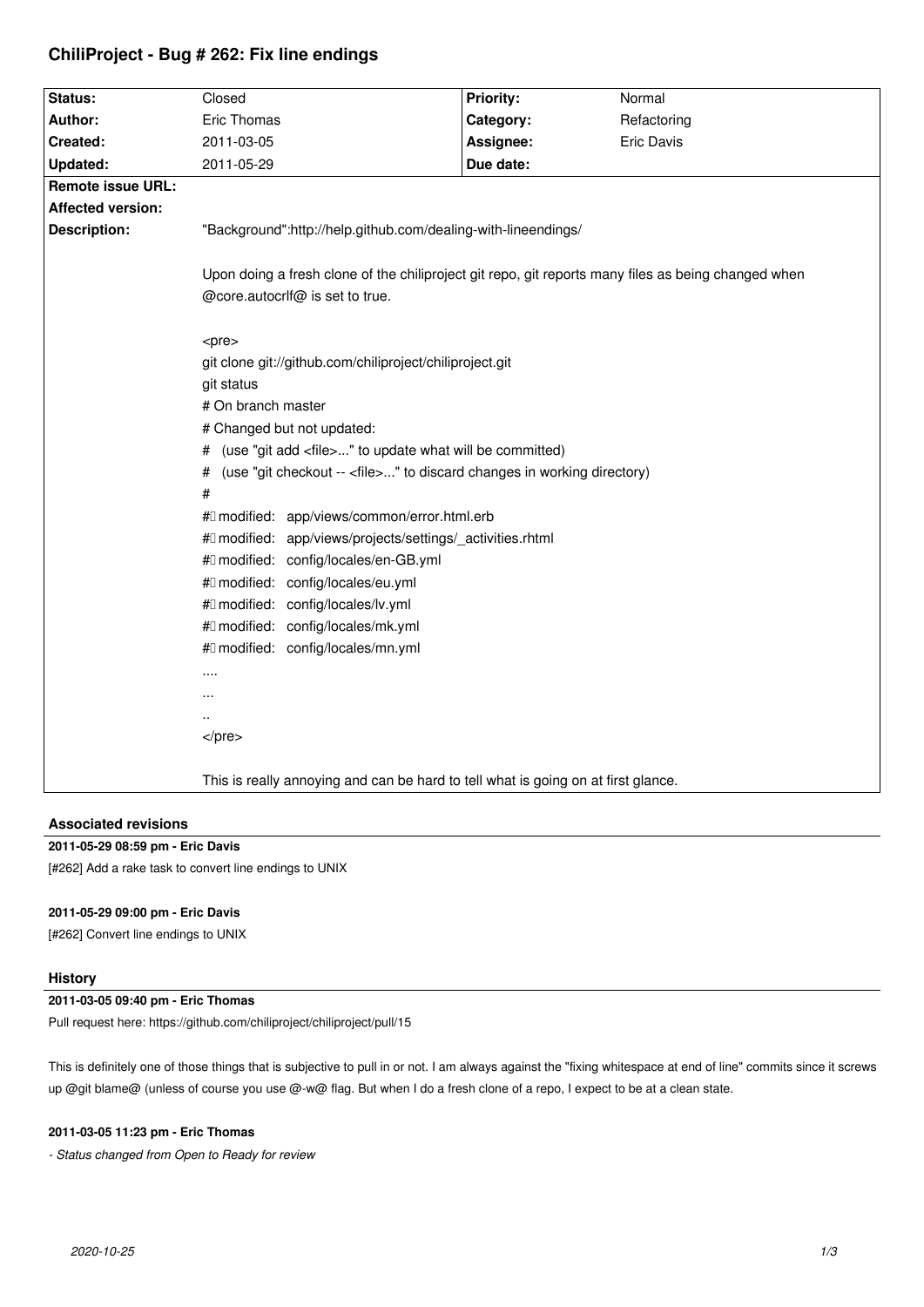### **2011-03-06 07:42 am - Felix Schäfer**

I've had several occurrences of funny line endings creeping in in otherwise unrelated lines in commits, so yay from me to include that.

#### **2011-03-07 11:01 pm - Eric Davis**

I don't know. This will make merging changes from Redmine difficult if not impossible for some files (they use mixed line endings).

#### **2011-03-07 11:10 pm - Holger Just**

Eric Davis wrote:

> I don't know. This will make merging changes from Redmine difficult if not impossible for some files (they use mixed line endings).

This is a bad excuse for allowing bad style. In our code style guide, UNIX line endings are mandatory. I'd rather try to contribute the patch back to Redmine. My even Ack pukes on one file somewhere on an UTF-8 error (where I don't know really where), so we should really try to improve ChiliProject's code style.

#### **2011-03-07 11:27 pm - Eric Davis**

Holger Just wrote:

> This is a bad excuse for allowing bad style.

You're not the one who has to spend hours trying to wade through changes upstream for a merge ;)

What if we fix it on unstable and leave master as it is for now? Master has a higher risk of merge errors for me.

## **2011-03-20 10:10 am - Felix Schäfer**

Eric Davis wrote:

> What if we fix it on unstable and leave master as it is for now? Master has a higher risk of merge errors for me.

I'd say we can pull that for version#5, I'd volunteer to take care of it if everyone agrees on that target.

On a related topic: have we agreed on a style best practice? For example: should empty lines be completely empty or indented to the same level as the surrounding code? Hashes currently look @{ :like => this }@ or @{:like => that}@, sometimes they're @{:even => askew }@, what's best practice here? And so on.

### **2011-03-21 11:40 pm - Eric Davis**

Felix SchĤfer wrote:

> I'd say we can pull that for version#5, I'd volunteer to take care of it if everyone agrees on that target.

Sure, as long it is after I do the next upstream review (so right before release). We might want to script this into a rake task to catch new files too.

> On a related topic: have we agreed on a style best practice?

In progress [[Code Standards]].

> For example: should empty lines be completely empty or indented to the same level as the surrounding code?

Empty. If @git diff@ will show red/green for trailing whitespace.

> Hashes currently look @{ :like => this }@ or @{:like => that}@, sometimes they're @{:even => askew }@, what's best practice here?

I use  $@$ {:key => value, :key => value}  $@$  for single line hashes.